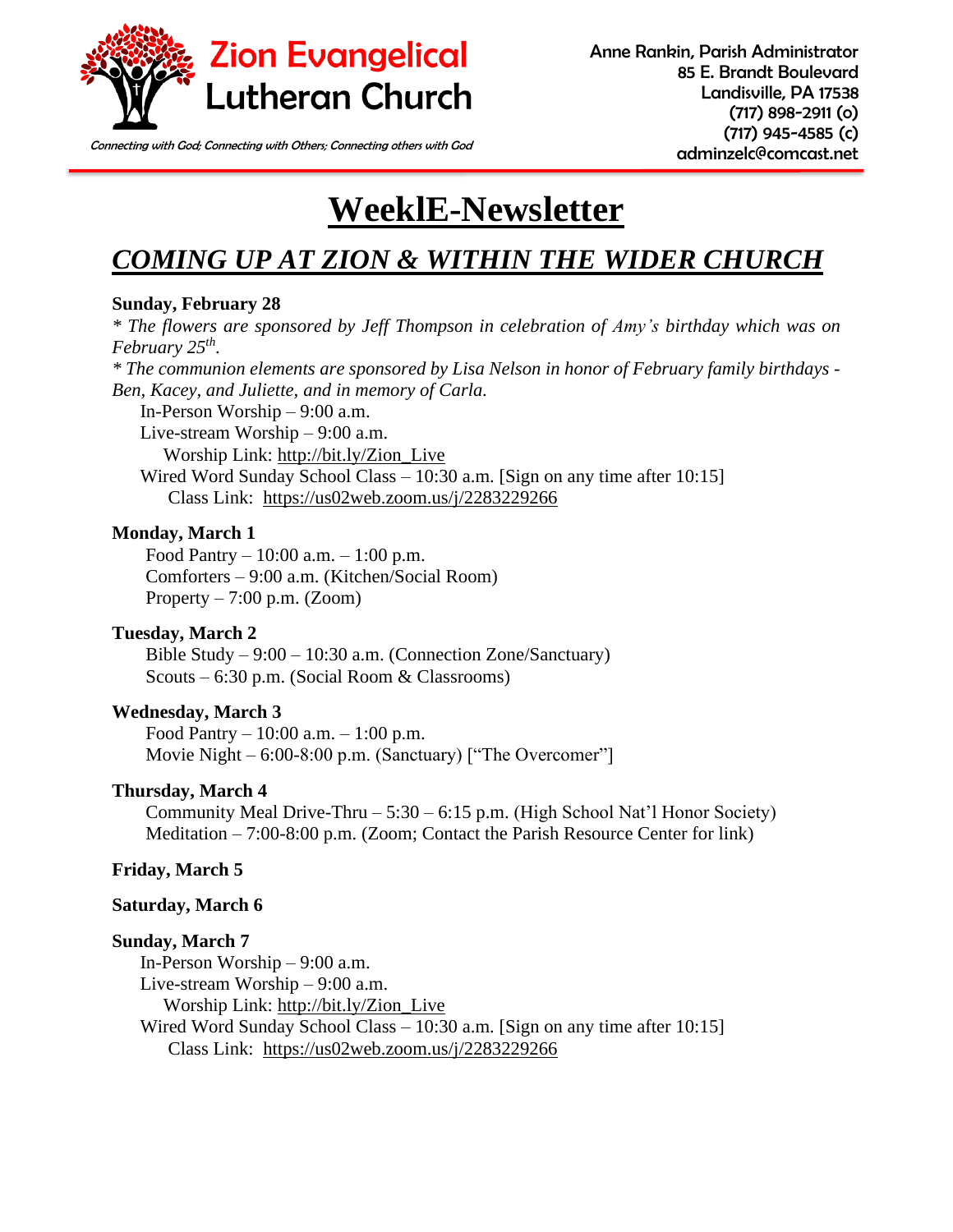# *ANNOUNCEMENTS*



#### **LENTEN DEVOTIONALS**

The following Lenten Devotionals are available on the ushers' table in the Narthex: 1) Reflections on the Writings of C.S. Lewis: Mercy, Passion, & Joy; 2) From Suffering to Salvation (inspiration from Henri Nouwen); and 3) printouts of Pastor Sell's daily writings. You may also stop by the office to pick up copies of what you want.

## **OUR DAILY BREAD DEVOTIONALS**

The March/April/May ODB Devotionals are available on the ushers' table in the Narthex. You may also stop by the office to pick one up. If you would like one mailed to you, please let Anne know (adminzelc@comcast.net).



As there was an Ash Wednesday service, there will be midweek services held during Holy Week. Maundy Thursday is April 1 and Good Friday is April 2. There will be services on each of those days at 7:00 p.m. The same COVID safety protocols will be in place, so please let Anne know if you plan to attend either or both of those services.



Come on out for MOVIE NIGHT at the church *this coming Wednesday*, March 3 at 6:00-8:00 p.m. We will be showing "The Overcomer," a story about how high school basketball coach John Harrison's life changes forever after he loses his team and is challenged by the principal to coach a new sport he doesn't even like or understand: cross country. Filled

with a mix of faith, humor and heart, this story will inspire you, while showing the power of redemption, reconciliation, and forgiveness. (Rated PG for some thematic elements.)



The WW class meets via Zoom each Sunday morning at 10:30. You can sign on any time after 10:15. The link for the class is: <https://us02web.zoom.us/j/2283229266>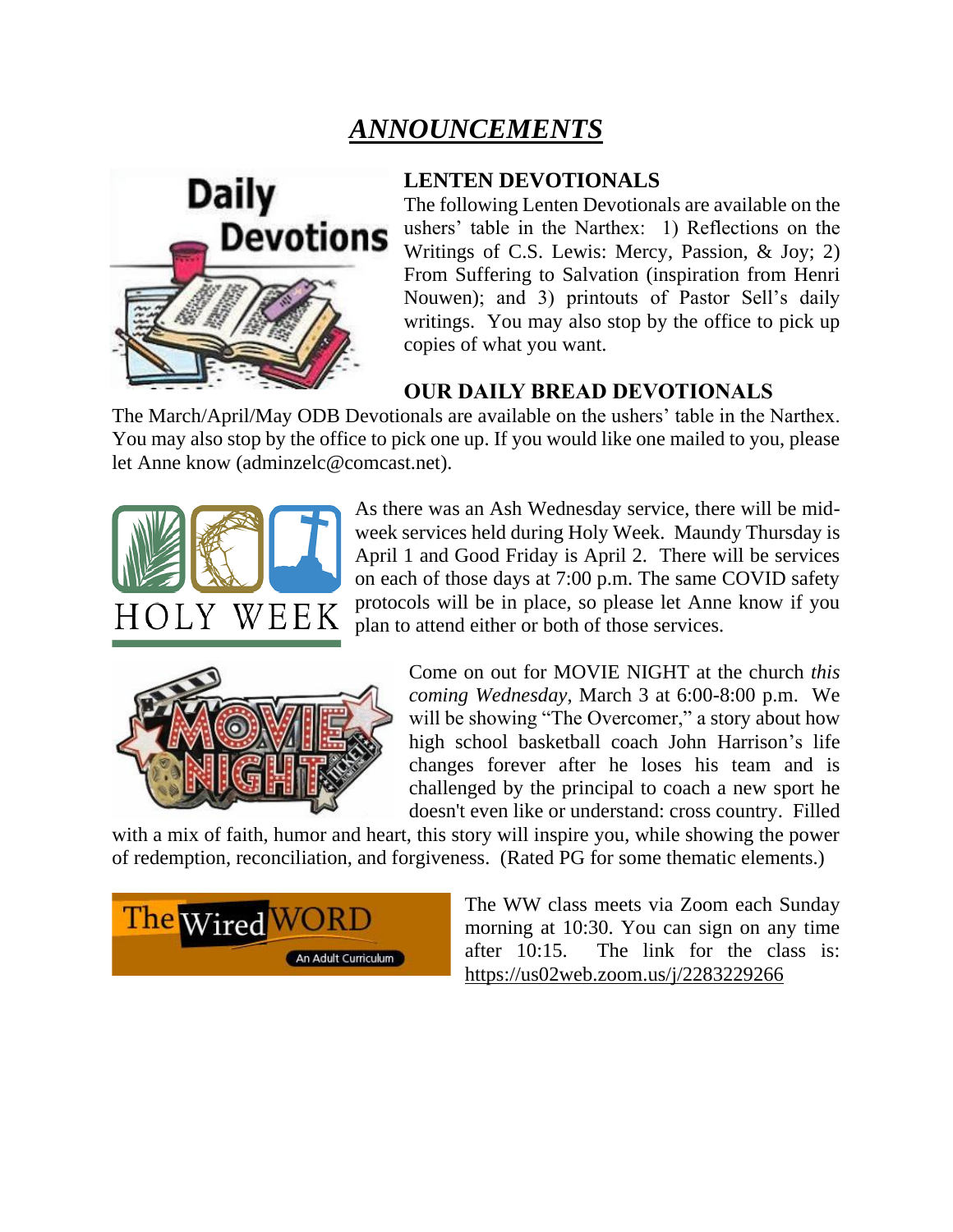

**From Meghan Brady, Logan Gleason, & Baby Griffin** Thank you so much for the baby goody basket! We feel so blessed to be parents to a wonderful little guy, and are so grateful for all the love we've received. We especially love the handmade blanket  $-$  it actually matches perfectly with a hat that one of the nurses at the hospital made for us, and they are a perfect combo for car rides and outdoor walks! Thank you so much!

## **CORRESPONDENCE FROM BRENDA ALIMO**

Hello Zion Lutheran Church,



My special greeting to you over there! Here in Uganda I am healthy and my family members are also healthy. I started my school again and studies are going on well. Not all students have returned.

I received the special gift you send me of 25 US dollars. This is 92,350 of our local money. I used it to buy scholastic materials for school.

Thank you for your love and support to me. All from your sponsored child, Brenda



Many in the church have expressed an interest – and an eagerness – to be together again. The Parish Fellowship Team has been thinking about how we can get together, have some fun, catch up, and of course, stay safe.

Of course, as the weather gets nicer and we can be outdoors, more opportunities will be possible. In addition to the upcoming movie night on March 3, one thing that could also be done now is a trail walk, perhaps at the Junction Trail, close by near the Nook.

If you might be interested in this low-key, flat, safely distanced outdoor walk, please let Cathy B. (717-898-3646), Millie G. (717-898-2313), or the church office [\(adminzelc@comcast.net\)](mailto:adminzelc@comcast.net) know. In the meantime, let us know what you would like to do…what ideas do you have...how can we help make things happen that would be fun and comfortable for people?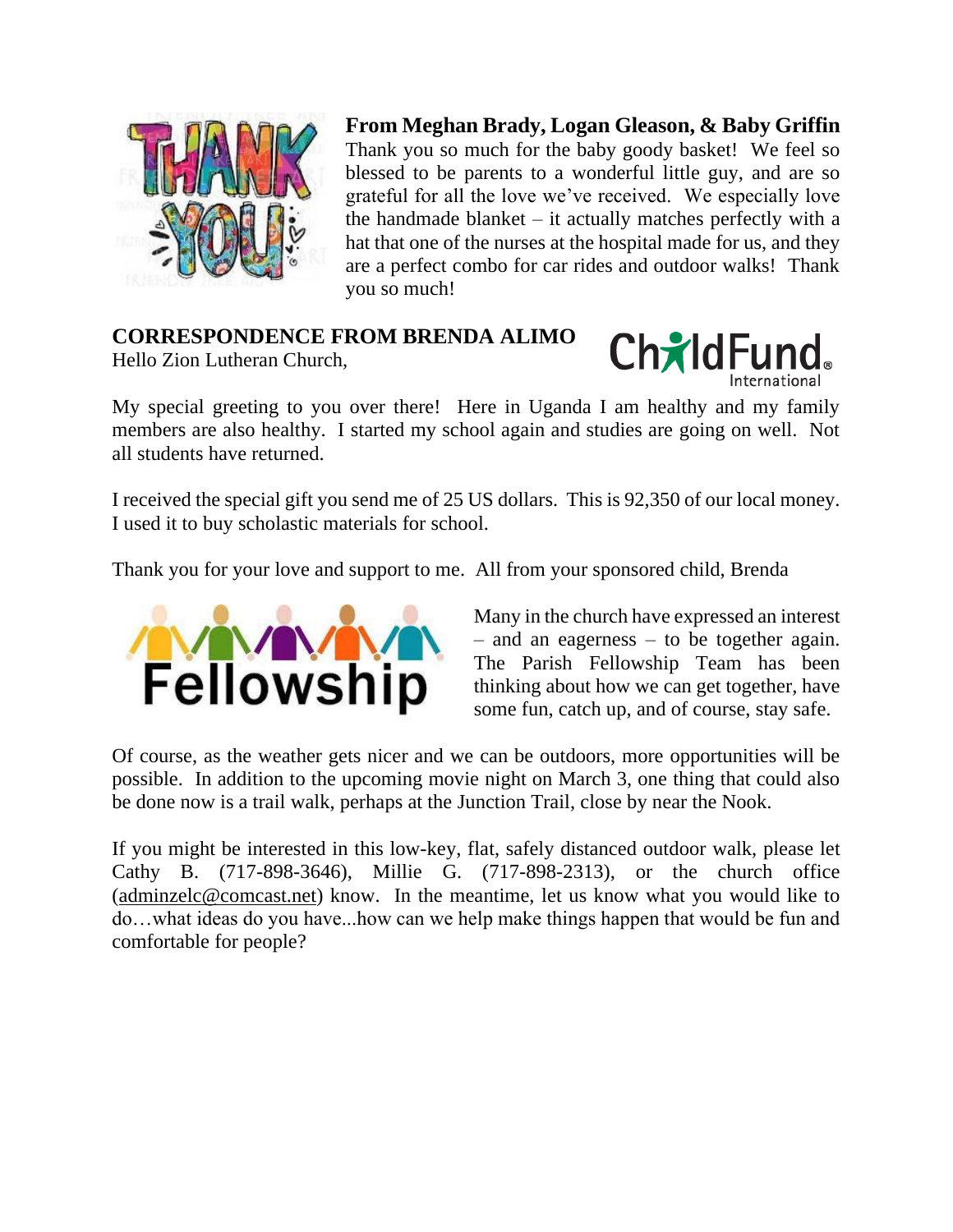

Although we are still bound by strict conditions regarding confidentiality, we are able to offer some new information on our progress to the congregation.

Several weeks ago, we did meet with our first candidate. The committee spent significant time in preparing for the interview. The interview went well and we all enjoyed meeting the candidate. However, we informed the Synod that, while not eliminating the candidate, we were interested in seeing additional candidates. Weeks passed.

We have now been notified that we will be receiving the profile of a second candidate. We will meet to review the profile, restructure interview appropriately, and invite the candidate for a visit and personal interview.

We only receive candidate profiles that are provided by the Synod, always received with the conditions of confidentiality. The committee members will continue to abide by the confidentiality with fidelity. While we all wish the process would be moving more quickly, the committee continues to work prayerfully and patiently through the process.

## **LENTEN MEDITATION SERIES AT THE PARISH RESOURCE CENTER**

LENT SERIES – Each Thursday, The Parish Resource Center will have a new presenter sharing a practice that is meaningful to them. Try out new ways to connect with God during these interactive workshops. The workshop will be a live webinar through Zoom. A Zoom link will be included in an email sent to you after registration. Not able to attend on this date? Ask us how you can access a recording of the webinar. Pick and choose those that interest you most. The workshops coming up include:

- *1. [Meditation –](https://parishresourcecenter.org/events/meditation/) Mar. 4 – THIS THURSDAY*
- *2. [Prayer Labyrinths –](https://parishresourcecenter.org/events/prayer-labyrinth/) Mar. 11*
- *3. [Chanting –](https://parishresourcecenter.org/events/chanting/) Mar. 18*
- *4. [Book Collage –](https://parishresourcecenter.org/events/book-collage/) Mar. 25*



Feeling disconnected, distracted or discouraged? Mindful engagement teaches us how to be fully awake and engaged in the present moment. Learn to increase your awareness and loving kindness. Jean will draw from her knowledge of the Buddhist

perspective of mindfulness to enrich your current prayer practices.

The workshop will involve a time of teaching, practice, and reflection.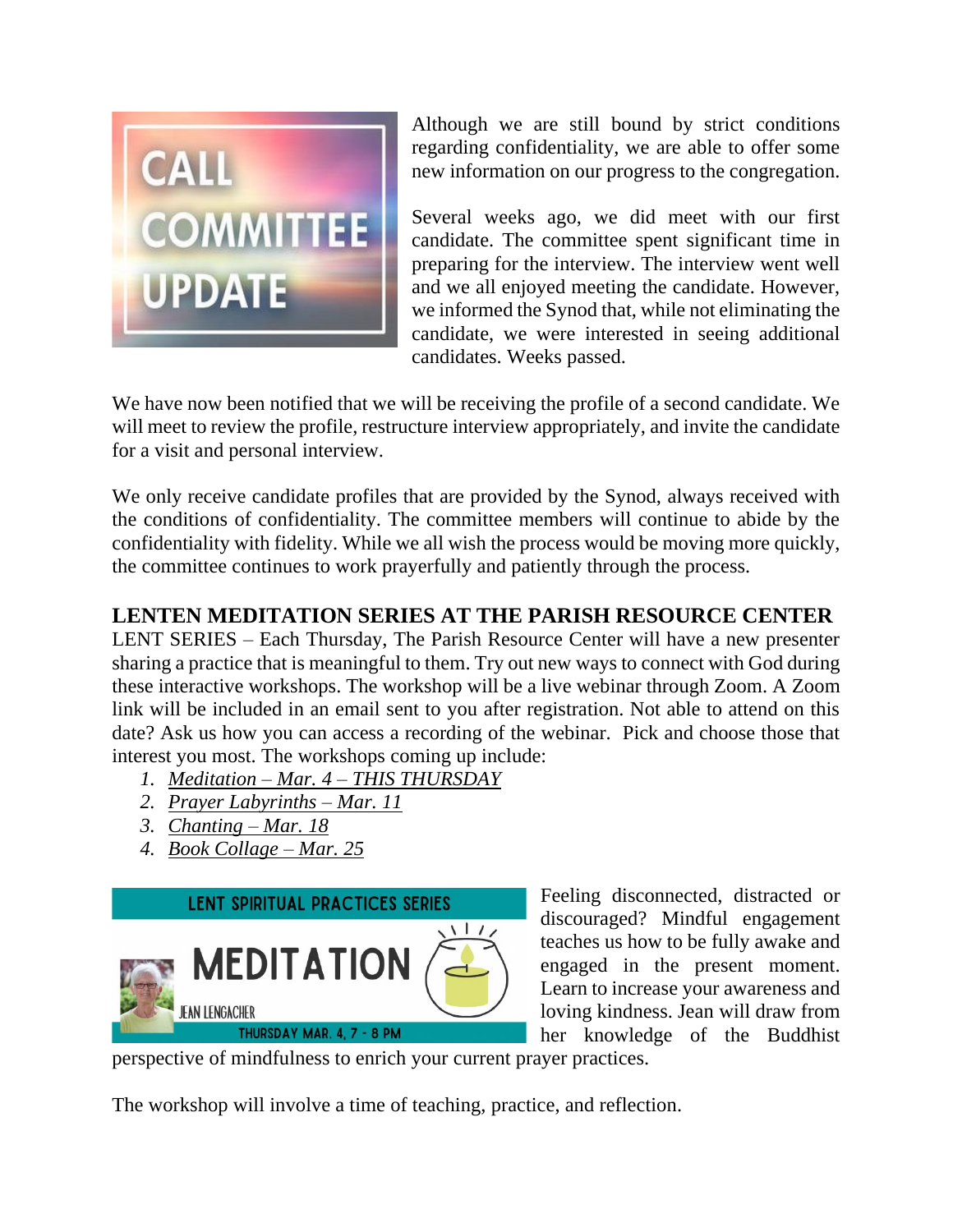**Jean Lengacher** is a Spiritual Guide and Reiki Energy Practitioner. She received her Master of Divinity in Christian Spiritual Formation at Eastern Mennonite Seminary. Jean specializes in Mindful Meditation, Deepening Prayer, Energy Work and Buddhist Meditation. Her favorite color is blue.



Prayer labyrinths are an ancient form of prayer that allows the body to participate in the prayer by walking. The labyrinth is a path that mirrors the often circuitous journey of faith that ultimately brings us to the center. This form of walking

meditation can seem out of reach to those without easy access to an outdoor labyrinth or for those with difficulty walking. But labyrinths are adaptive. Learn creative ways to create and use finger labyrinths and indoor labyrinths to continue the physical prayer.

In 2010 Carmel Stabley walked her first steps on the 11-circuit labyrinth path as a personal practice in mindfulness. Now she is a Veriditas Advanced Certified Labyrinth Facilitator. She creates sacred spaces but also provides teaching on the history, sacred geometry, and the mental, physical, and spiritual benefits of the walking meditation practice.



Expand your spiritual disciplines with the art of chanting as divine embodiment through song and gentle movement. Explore the history of chanting in both the Christian tradition and the Wisdom tradition, as well as its

roots in science. Learn how to integrate chant and gentle movement into your regular practice. Learn ways chanting and movement practices can be incorporated into your individual spiritual life or into spiritual direction sessions.

This workshop is an opportunity to deepen and widen one's capacity to be with God by integrating mind, body, and spirit through the spiritual practice of chanting; it is an invitation to know more of God with more of ourselves. This highly interactive workshop will include teaching, practice, and reflection. Beginners are welcome and no experience or singing ability is required.

Kristy Christian studied Theological Studies at Moravian Theological Seminary, where she also earned a graduate certificate in Spiritual Direction. It was through her studies in the Wisdom Tradition that Kristy, a lifelong vocalist, discovered the multilayered and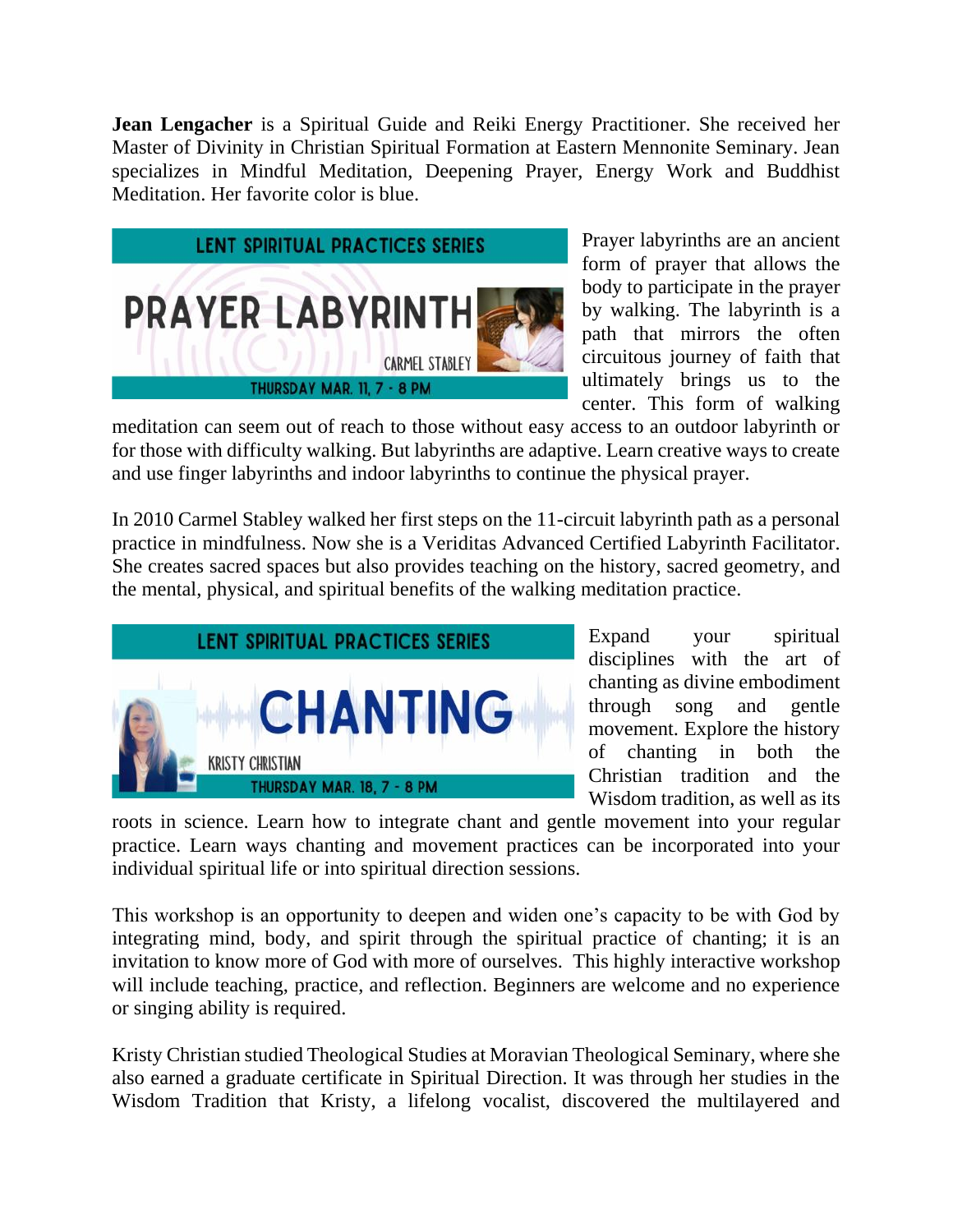marvelous power of chant as a spiritual practice; through the lenses of science, spirituality, and the Wisdom tradition, Kristy began studying how and why chanting, especially when coupled with gentle movement, benefits one's entire being. For the past several years, Kristy has immersed herself in writing chants and body prayer chants, teaching chant as a spiritual practice, and leading weekly meditation and chanting groups, both locally and nationally.

## **ADDITIONAL WORKSHOPS AT THE PARISH RESOURCE CENTER**



Power structures are deeply embedded in society. How do you listen, relate, and learn with those who are experiencing the world very differently than you? For spiritual directors, pastors, and others providing spiritual care,

hear from experts from our local community. This panel conversation will address how to listen sacredly to another's experiences across large differences.



Feeling too connected to your screens lately? Has quarantine left your family uninspired on activities you can do in your home? Join CHI St. Joseph Children's Health's Family Wellness Coaching Program for our Unplugged Activity

Workshop. Our virtual workshop will provide screen time education regarding the impacts screens can have on our physical and emotional wellbeing, as well as demonstrating healthy alternative activities that will help us to unplug. A list of common household items recommended for the activities will be provided with your online virtual class link.



Caring for others can take its toll. Secondary trauma, vicarious trauma, and compassion fatigue are all terms for the stress and emotional toll that results from hearing about the traumatic experiences of

others. It's commonly felt by those in helping professions – nurses, pastors, teachers, therapists, social workers – and others in caregiving roles in their personal or professional life. It can be difficult to maintain the fine balance between caring for oneself and caring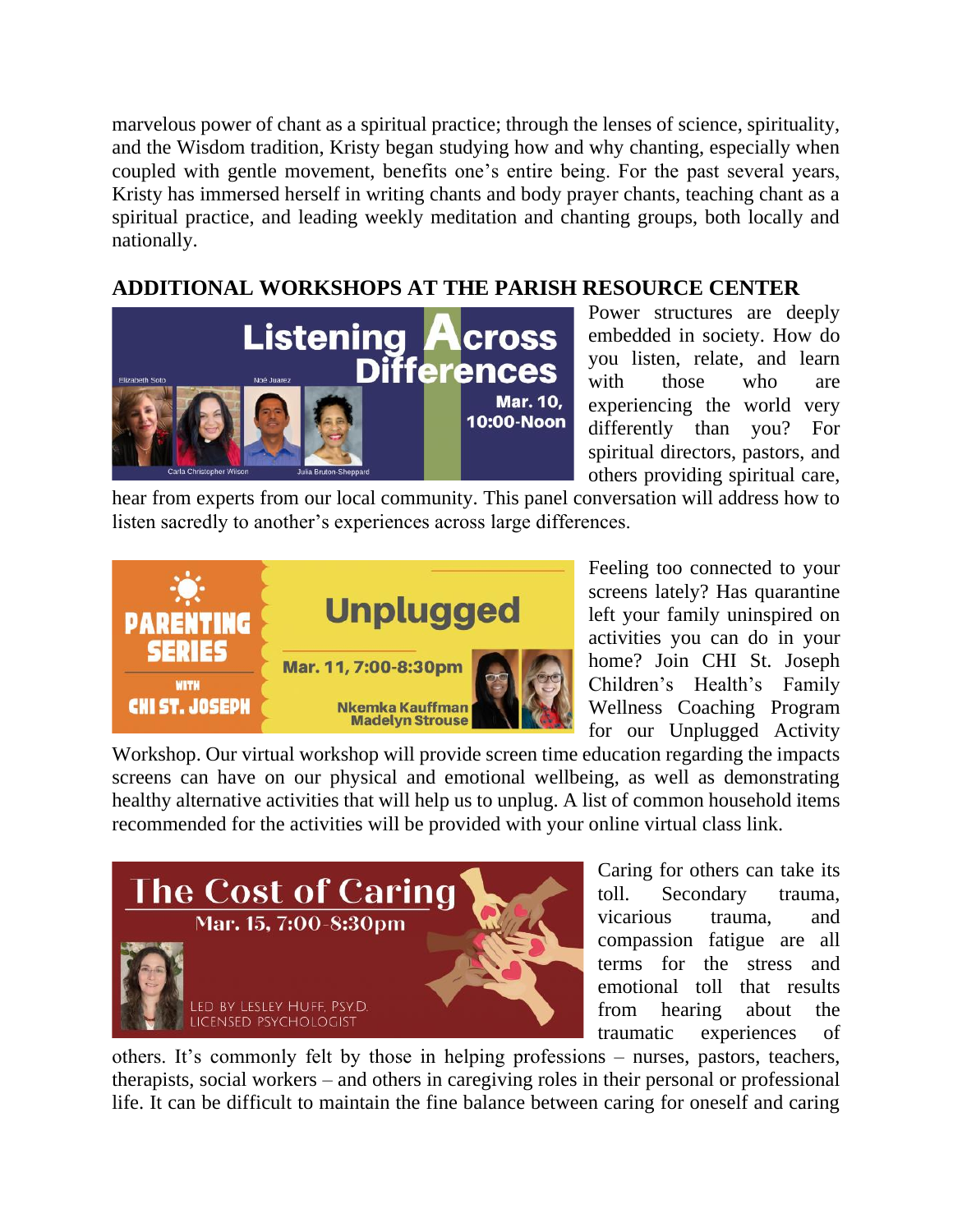for another person, but when we forget to include ourselves in our circle of kindness, we lose connection with the compassion and goodwill in our intentions and actions.

See the connection between self-care and care for others. Recognize the importance of boundaries in your ability to sustainably care for others. Learn to identify when your internal batteries are becoming depleted and self-care is needed. Attendees will try specific practices to do in daily life or in moments of high stress to stay connected and present.



# The Lutheran Camping Corporation of Central Pennsylvania

Kirchenwald, Nawakwa, & The Wittel Farm

### **SUMMER CAMP…REGISTER ANYTIME!**



The 2021 summer camp schedule is set! There are camps for all ages and interests at both Kirchenwald and Nawakwa, including ELDER CAMP! Check out what else is offered on the LCC website. There is an early-bird registration discount if you register before April 3. Also, if you attend the Open House, you can get an additional discount.

[https://www.lutherancamping.org/summer-camp/youth](https://www.lutherancamping.org/summer-camp/youth-summer-programs/)[summer-programs/](https://www.lutherancamping.org/summer-camp/youth-summer-programs/) [\[Summer Camp Early Full-Pay](https://files.constantcontact.com/18c44923001/56106034-00b7-48fe-9db4-64a5369ec461.pdf)  [Registration Discount Deadline: 4/3\]](https://files.constantcontact.com/18c44923001/56106034-00b7-48fe-9db4-64a5369ec461.pdf)

### **[Summer Staff Recruitment --](https://files.constantcontact.com/18c44923001/b53294a7-734d-4200-9cd9-14cff0676018.pdf) GOING ON NOW!**



Calling all high school kids, college-age young adults, and adults interested in working at camp this summer! Lutheran Camping Corporation is recruiting now for this summer's camp season. [https://www.lutherancamping.org/employment/](https://r.xdref.com/?id=10QJjaA3023855&from=annerankin524@gmail.com&to=pkeller@pccucc.org&url=https://www.lutherancamping.org/employment/)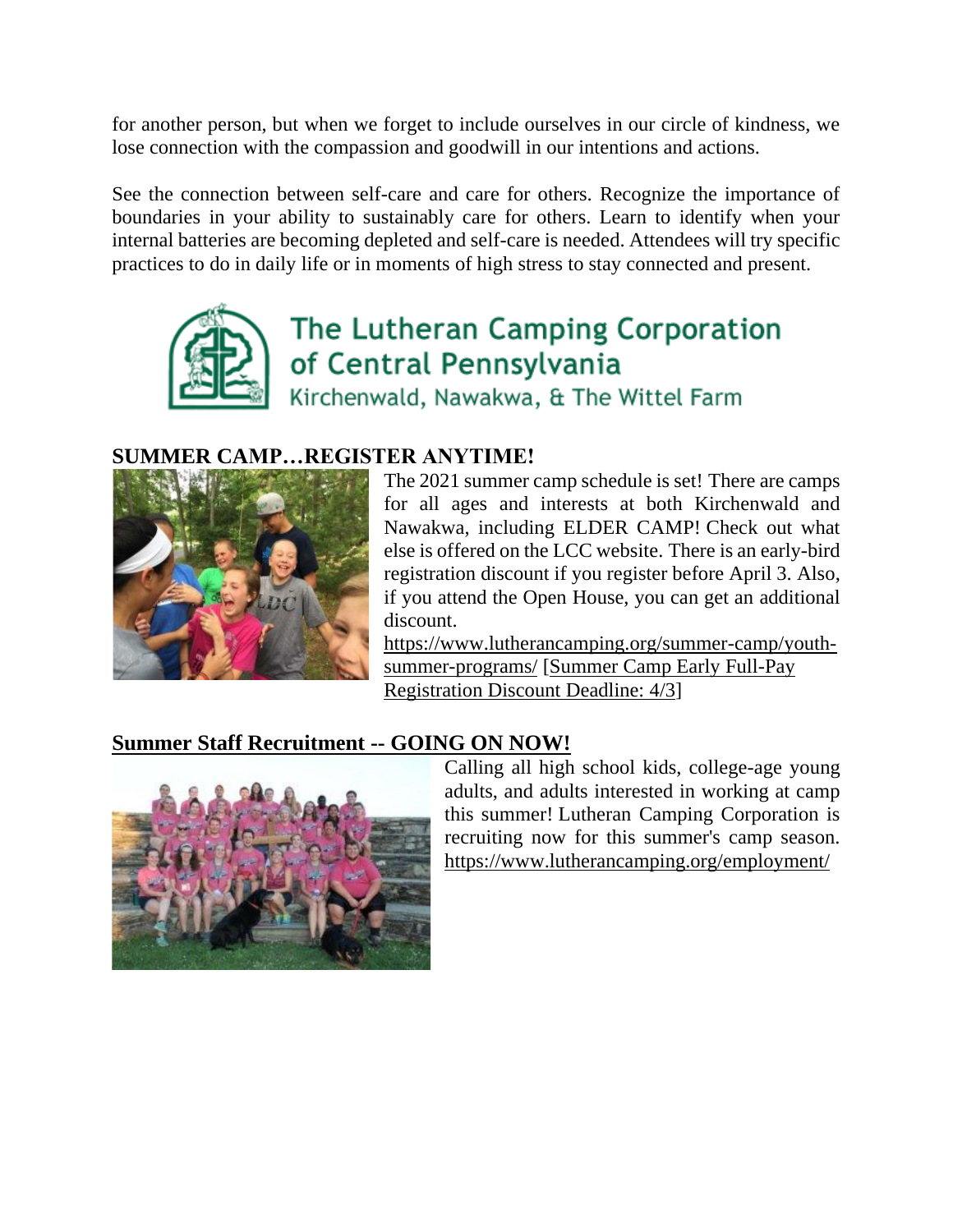#### **Summer Volunteer Opportunities For All Ages And Interests**



Camp is not just for young – or "younger" – people! There are volunteer opportunities galore at all of the LCC sites. Volunteers are critical in order to have a smooth-running program! Lutheran Camping Corporation is eager to have volunteers come forward to help out in the following areas: **Health Services, Food Services, Maintenance Services, Program Leadership, Gardeners**. More information about volunteering can be found at

[https://www.lutherancamping.org/volunteer/](http://r20.rs6.net/tn.jsp?f=001cL5O-XVfA9LRzTqQjpev4HLSZIkbuoD7HP7dbryXbZlv2lqHXKuzvvvJDyk2jxgCd2c_l3TzpDFcSuqS0qjjVd0-SYyZFECdD4x3wA5Is5WNNtWwznVQJPCVyeWvrorUos_pxl6a1Q-RP0UZFpQZU9H5Z_3dmhZzDfRG65n8i52342EgP0mibDqIBqyEUMNKQFhWVAnSVEQnAY_KV2XcU80P89-RHua4bRzfLvovwdCNTUDWGJeO8kfI_O6GSkQ52dtHTtW1bx-4cR_AxzslSlUNhYy2q6uUHoAVsclgOTg9KA3eNQEEqgFIVx7KHQg-3gwrZBit5xE=&c=Ej7RCnMbRGwnSoKW414hOHrUY4Rw3-CHy4TGscnP-Bw3hXPMY_ZlhQ==&ch=ZeJ5PtxsyYTEskFwei7Pu6iJwOonxMuhRGNu6TTJVgZGpmuncCNZcA==)

### **[Lenten Day Apart at the Wittel Farm; March 13, 9-4 p.m.; \\$15](https://www.lutherancamping.org/event/lenten-day-apart-2021/)**



Lenten Day Apart sessions will include restorative spiritual practices and restorative soil work. You will learn about the soil on the farm and how you can improve its health. You will plant seeds in our greenhouse in the afternoon.

[https://www.lutherancamping.org/event/lenten-day-apart-](https://r.xdref.com/?id=10QJjaA3023855&from=annerankin524@gmail.com&to=pkeller@pccucc.org&url=https://www.lutherancamping.org/event/lenten-day-apart-2021/)[2021/](https://r.xdref.com/?id=10QJjaA3023855&from=annerankin524@gmail.com&to=pkeller@pccucc.org&url=https://www.lutherancamping.org/event/lenten-day-apart-2021/)



### **[Summer Camp Open House at Kirchenwald &](https://www.lutherancamping.org/event/summer-camp-open-house-kirchenwald-0321/)  [Nawakwa; March 21 & April 11; 2-4:30 p.m.](https://www.lutherancamping.org/event/summer-camp-open-house-kirchenwald-0321/)**

You are invited to visit Kirchenwald or Nawakwa on March 21 or April 11. Take a tour of camp with members of our summer staff and see what camp is all about. As a bonus, all new campers will receive a \$10 gift certificate to the camp store!

[https://www.lutherancamping.org/event/summer](https://r.xdref.com/?id=10QJjaA3023855&from=annerankin524@gmail.com&to=pkeller@pccucc.org&url=https://www.lutherancamping.org/event/summer-camp-open-house-kirchenwald-0321/)[camp-open-house-kirchenwald-0321/](https://r.xdref.com/?id=10QJjaA3023855&from=annerankin524@gmail.com&to=pkeller@pccucc.org&url=https://www.lutherancamping.org/event/summer-camp-open-house-kirchenwald-0321/)

### **Work Day at [Kirchenwald](https://www.lutherancamping.org/event/work-days-kirchenwald-2021/) , [Nawakwa](https://www.lutherancamping.org/event/work-days-nawakwa-2021/) , & Wittel Farm; April 24; 9-5 p.m.**



Help get our sites ready for the summer season by helping out at the spring Work Day! Jobs available for all skill levels. Complimentary lunch for all volunteers. Please RSVP so that enough projects & food can be prepared for the day. [https://www.lutherancamping.org/event/work-days](https://www.lutherancamping.org/event/work-days-kirchenwald-2021/)[kirchenwald-2021/](https://www.lutherancamping.org/event/work-days-kirchenwald-2021/) [https://www.lutherancamping.org/event/work-days](https://www.lutherancamping.org/event/work-days-%20%20%20%20%20%20%20%20%20%20%20%20%20%20%20%20%20%20%20%20%20%20%20%20%20%20%20%20%20%20%20%20%20%20%20%20%20%20%20%20%20%20%20%20%20%20%20%20%20%20%20%20%20%20%20%20%20%20%20%20%20%20%20%20%20%20%20%20%20%20%20%20%20%20%20%20%20%20%20%20%20%20%20%20%20%20%20%20%20%20%20%20nawakwa-2021/)[nawakwa-2021/](https://www.lutherancamping.org/event/work-days-%20%20%20%20%20%20%20%20%20%20%20%20%20%20%20%20%20%20%20%20%20%20%20%20%20%20%20%20%20%20%20%20%20%20%20%20%20%20%20%20%20%20%20%20%20%20%20%20%20%20%20%20%20%20%20%20%20%20%20%20%20%20%20%20%20%20%20%20%20%20%20%20%20%20%20%20%20%20%20%20%20%20%20%20%20%20%20%20%20%20%20%20nawakwa-2021/)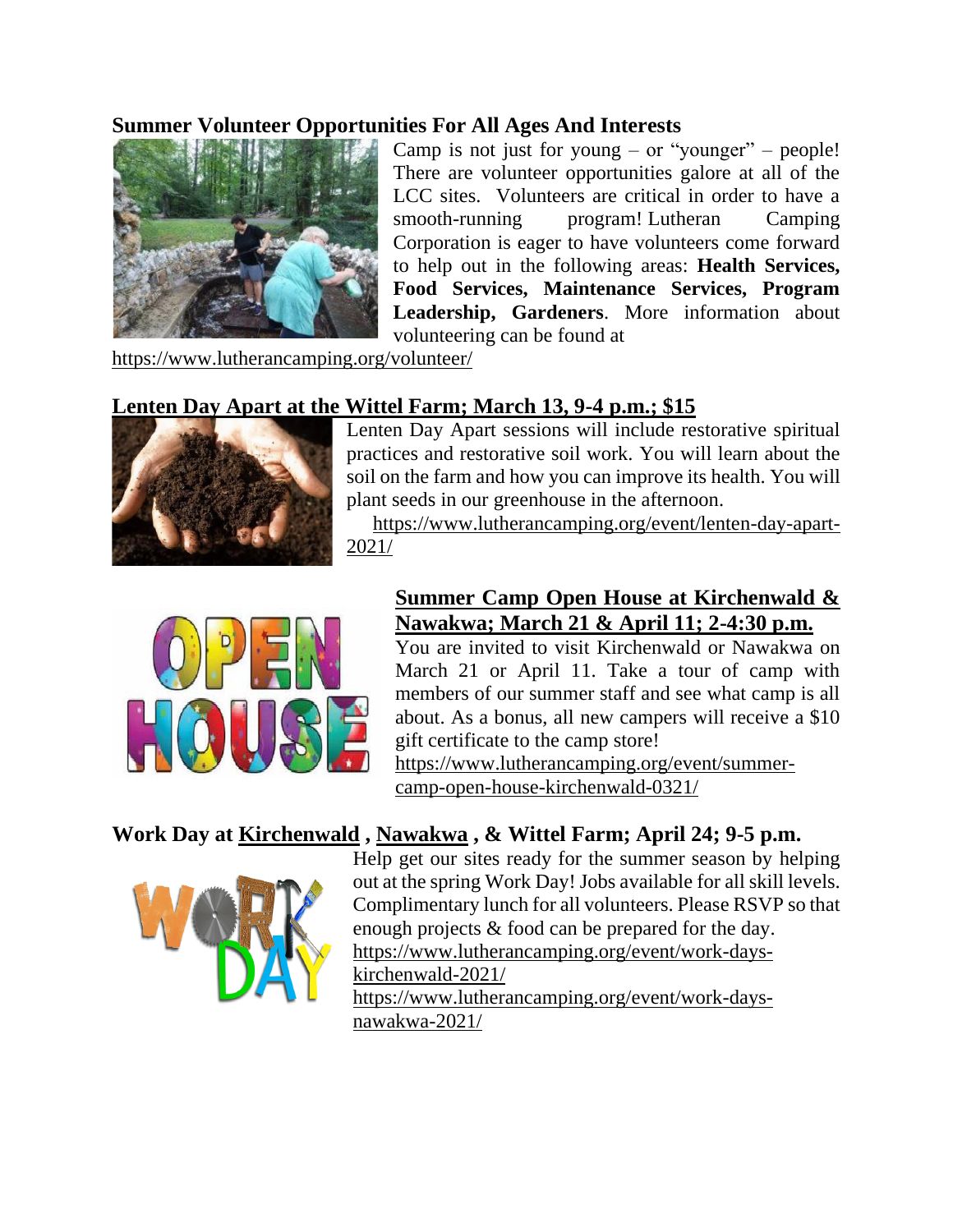### **[Earth Day Celebration at Kirchenwald; April 25; 2-6 p.m.; \\$10](https://files.constantcontact.com/18c44923001/7691fe1e-8c21-4802-92cb-be76e847145d.pdf)**



Enjoy an afternoon of environmental activities, games, and crafts at one of your favorite places within God's creation: CAMP! An evening meal is included in the \$10 fee. All ages welcome. [https://www.lutherancamping.org/event/earth-day-celebration-](https://www.lutherancamping.org/event/earth-day-celebration-2021/)[2021/](https://www.lutherancamping.org/event/earth-day-celebration-2021/)

## **[Men's Retreat at Kirchenwald; April 30-May 1; \\$85](https://files.constantcontact.com/18c44923001/626f5d51-beeb-4dbd-958d-01abc6c17e37.pdf)**



Need a weekend with the guys? Come on out to Kirchenwald for a retreat at the end of April! [https://www.lutherancamping.org/event/mens-retreat-2021/](https://r.xdref.com/?id=10QJjaA3023855&from=annerankin524@gmail.com&to=pkeller@pccucc.org&url=https://www.lutherancamping.org/event/mens-retreat-2021/)



## **Planting Day at The Wittel Farm; May 15; Beginning at 8:30 a.m.**

The Wittel Farm Growing Project (WFGP) is ramping up. In 2018, five acres of farmed land yielded thousands of pounds of fresh food for local hunger programs, and in 2020, project organizers are planting up to seven acres. Volunteers are needed throughout the spring planting season, the summer, and into the harvest season!

#### **[Summer Camp Kick Off Worship & Picnic; May 16; worship begins](https://files.constantcontact.com/18c44923001/47a4cde1-c43a-4640-8ecf-25197bbe7910.pdf) at 3:30 p.m.**

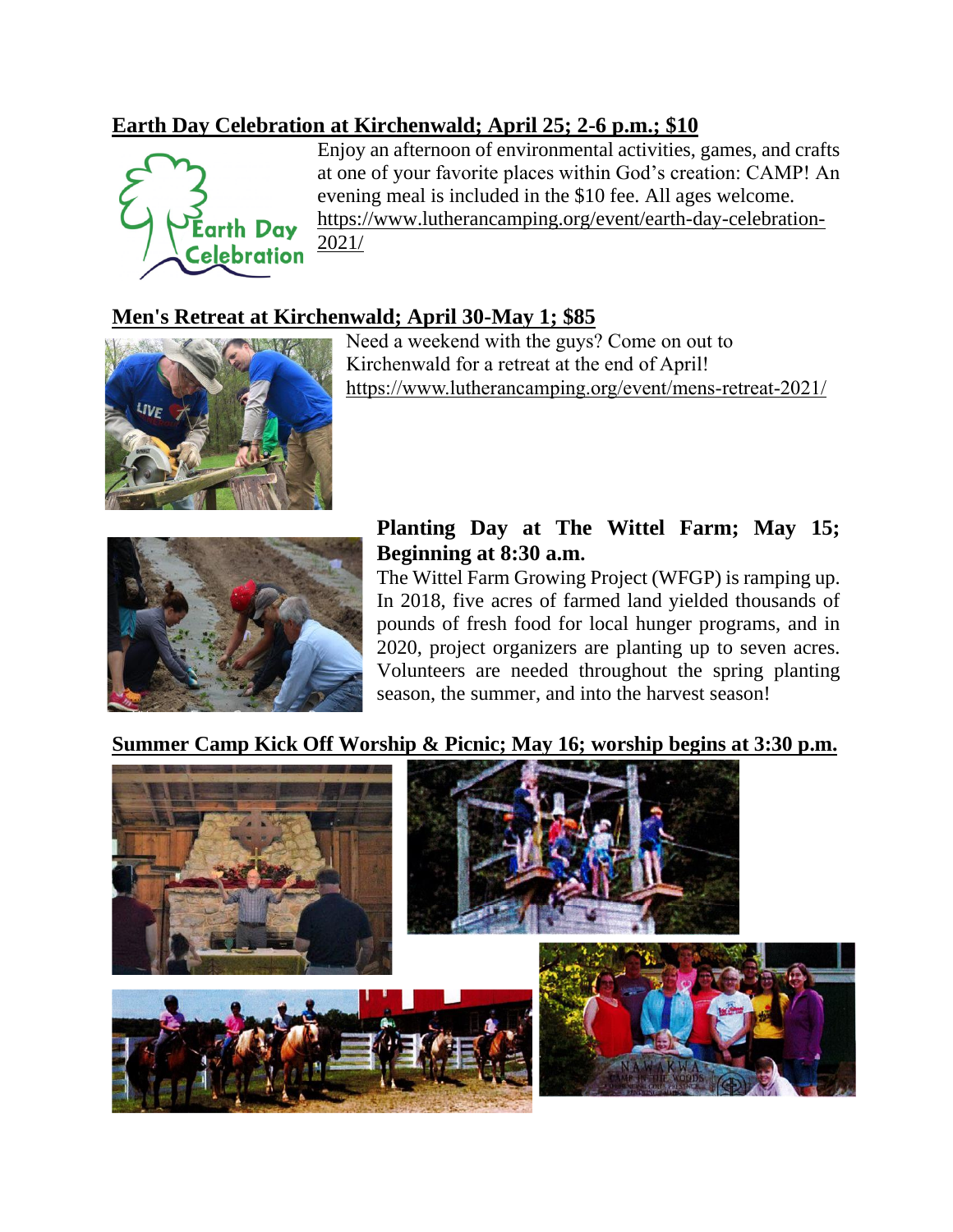# *ZION'S PRAYER LIST*

### *FOR HEALING*

Rick Long Thelma Pearson Marvin Ruch Kate Donnan Barbara Williams Dave Wise Don Heartter Joe Adams Judie Ingersoll Lucy Davis Bill Grove Kay Crawford Holly Hoover Betty Albin (Mother of Dave Albin) Janet & Harry Musselman Howard Robinson (Brother-in-law of Wilson Pipkin) Robin Coons (Daughter-in-law of Dianne & Mark Coons) LaVon Harnish (Friend of Jeanette Bomberger) Homer Dietz (Brother-in-law of Harry Musselman) Ron Sahd (Friend of Dave Wise) Loma Slike (Mother of Sue Wise) Mike LaFata (Son-in-law of Bill & Julia Grove) Lesli LaFata (Daughter of Bill & Julia Grove)

### *FOR COMFORT, PEACE, STRENGTH, & SAFETY*

Betty Stoner Arlene Miller Deb McCartney Marlin Zimmerman Bette Geibel Richard & Marilyn Heim Charlotte & George Potts Wilson Pipkin & family on the death of his father, Wilson Pipkin on Feb. 2 Arlene Wise (Sister-in-law of Dave Wise) Vaun Hile (Father of Lynda Sherwood) Jennifer Kready (Daughter of Dave & Donna Dumeyer)

## *FOR PROTECTION FOR MILITARY & FIRST RESPONDERS*

Christopher Wright Chris Andrew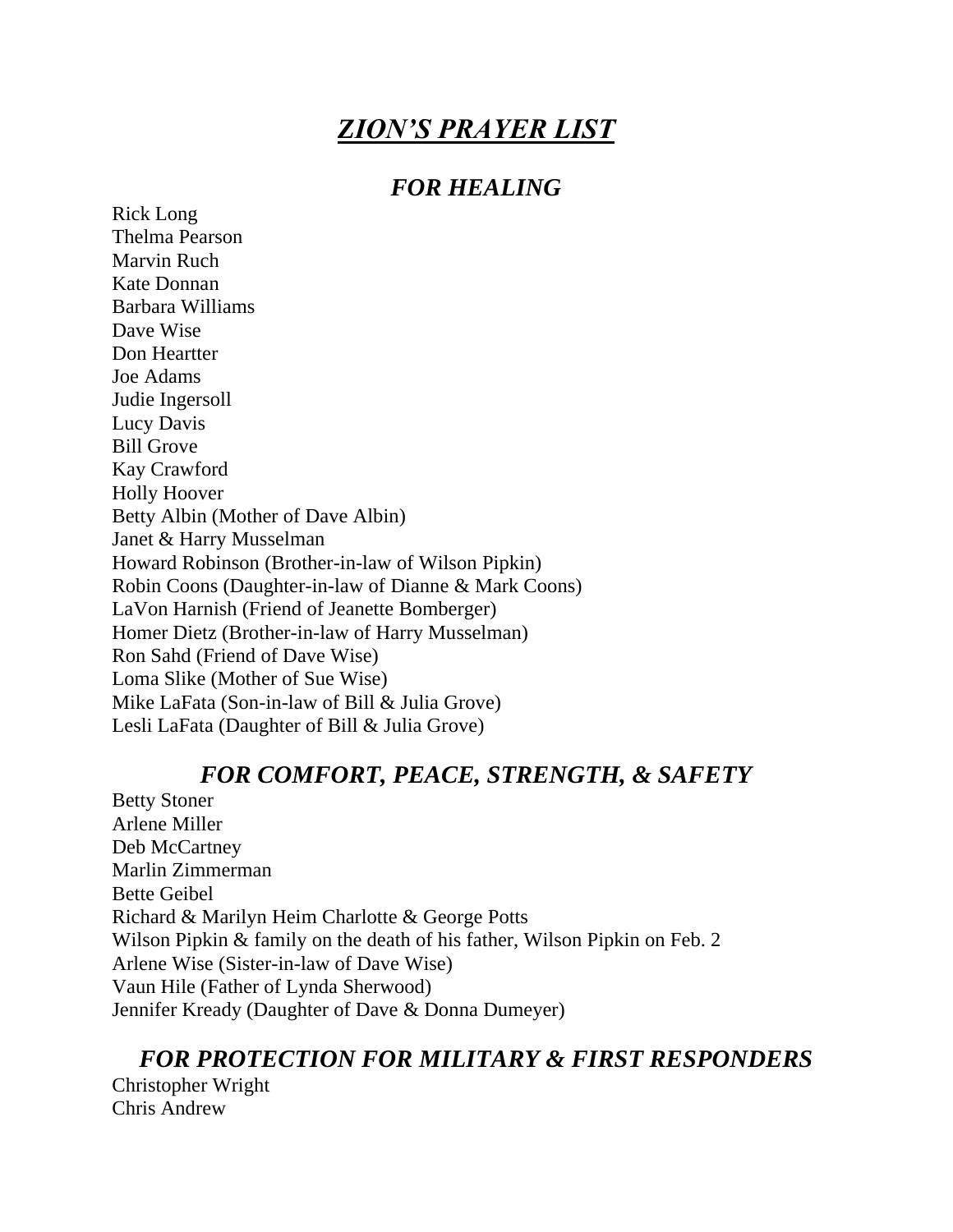Thom Whitesel Ryan Stitzel Doug Kautter Justin Gorlaski Corey Landis (Nephew of Jesse & Pat Landis) David Adams (Son-in-law of John & Kathleen Hay, and husband of Liz)

## *IN CELEBRATION*

#### **HAPPY BIRTHDAY!**

29th – Maddox Miller 3<sup>rd</sup> -- Rick Rainar 4 th -- Connie Alsedek, Andrew Bernhard, Barb Wildasin

#### **HAPPY ANNIVERSARY!**

 $4<sup>th</sup>$  -- Steve & Denise Haun (43<sup>rd</sup>)